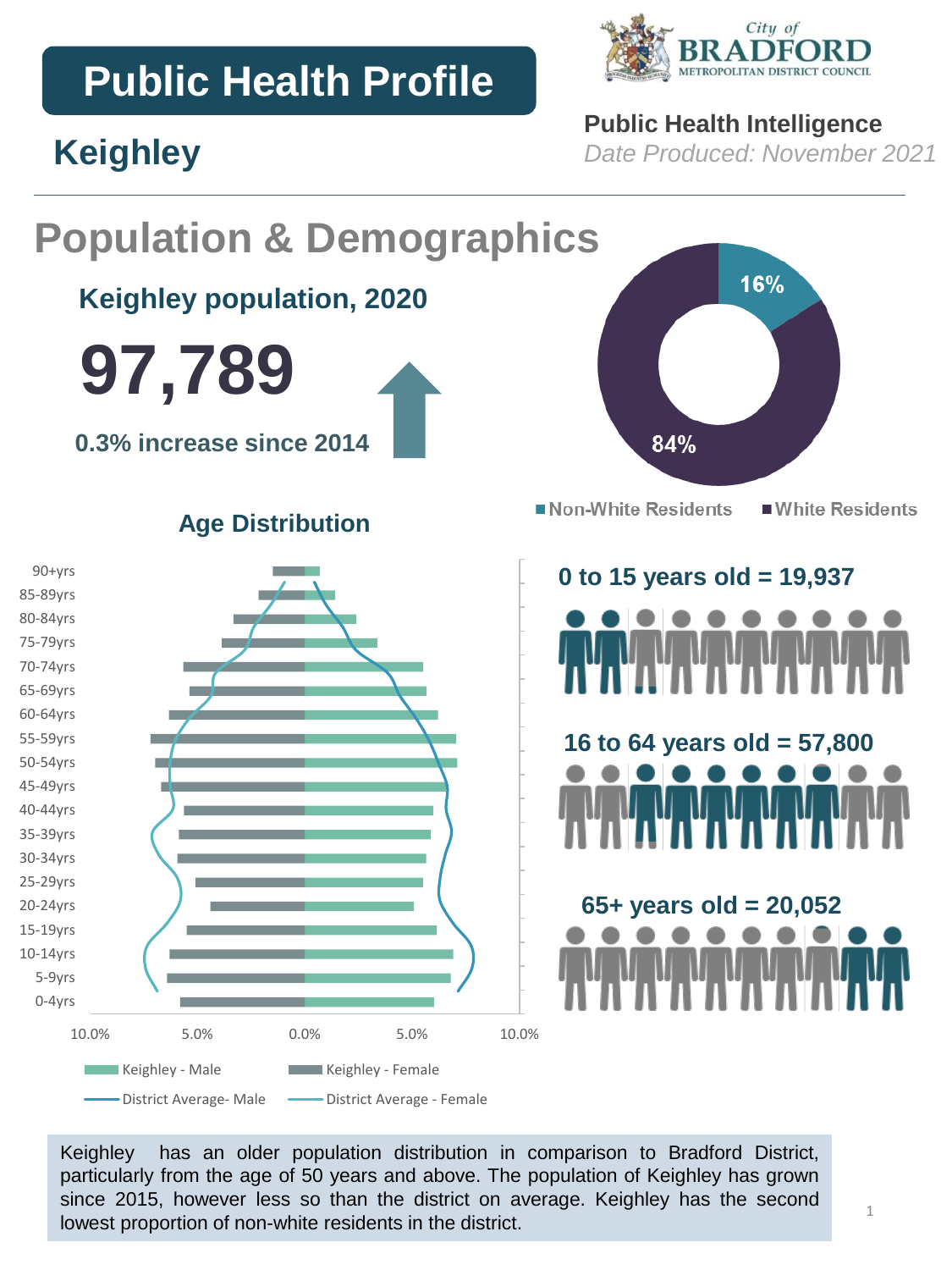# **Life Expectancy at Birth**





The 2018-20 life expectancy within Keighley is higher than the Bradford District for both males and females. Male life expectancy is also higher than the district average in four of the six Keighley wards. Similarly, female life expectancy is higher than the district average in five of the six Keighley wards.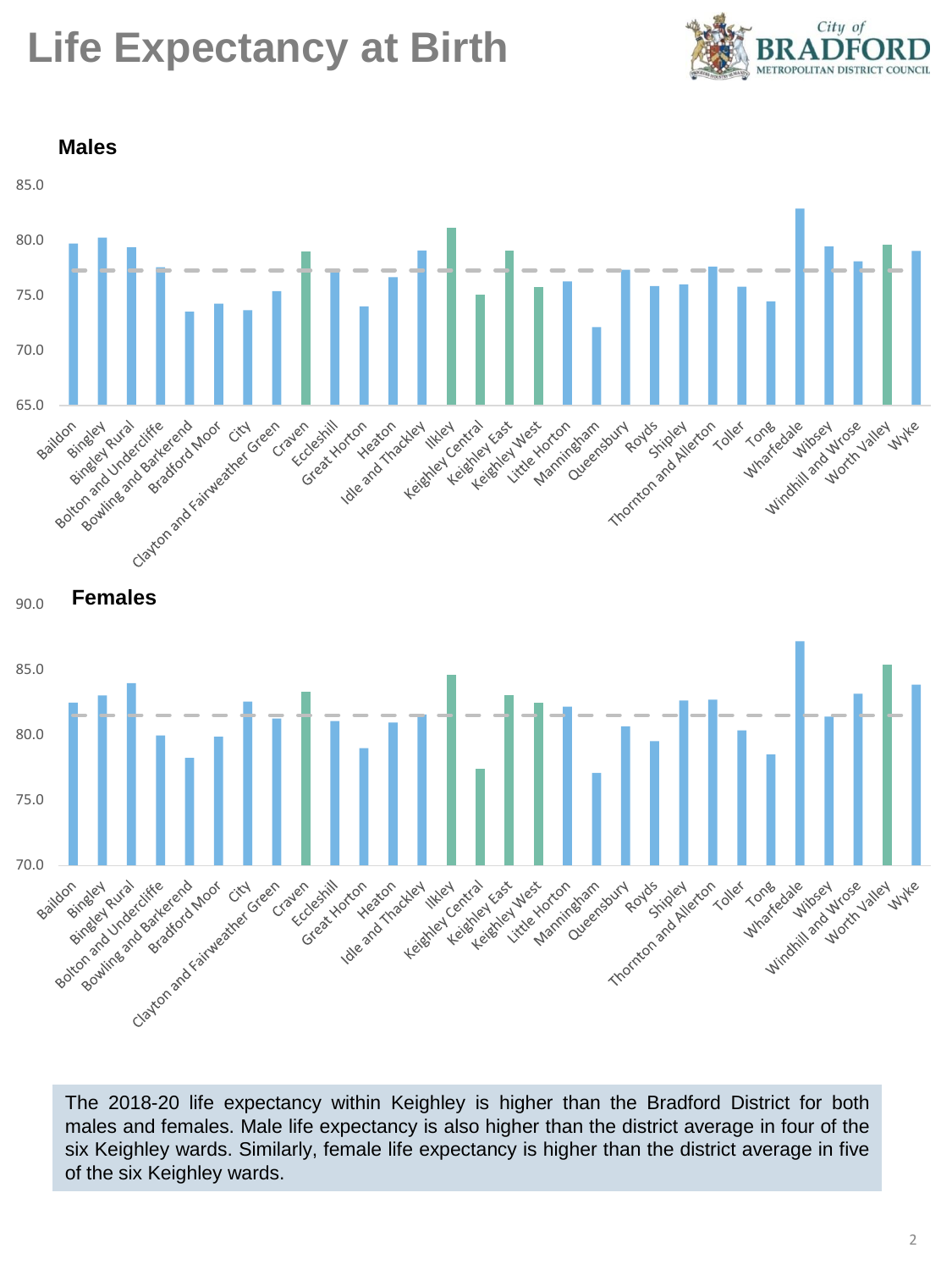

# **Premature Mortality Keighley**

### **Deaths in persons age 0-74 years Three Year Averages: 2018-20**

**Average Number of Deaths (per year)** 



## **Death Rate: per 100,000 population**

|                                           |                               | <b>Bradford District</b>    | <b>Keighley</b>     |  |
|-------------------------------------------|-------------------------------|-----------------------------|---------------------|--|
| eath                                      | <b>Cancer</b>                 | 135.5                       | 124.0               |  |
| $\Box$<br>`o                              | <b>Cardiovascular Disease</b> | 100.9                       | 79.3                |  |
| $\bullet$<br>$\overline{0}$<br><b>Cau</b> | <b>Respiratory Disease</b>    | 41.4                        | 29.8                |  |
|                                           | <b>All Causes</b>             | 408.3                       | 341.4               |  |
|                                           | <b>Significantly better</b>   | Not significantly different | Significantly worse |  |

During 2018-20 there were 941 premature mortalities in Keighley, an average of 314 deaths per year. This equates to a rate of 341.4 deaths per 100,000 population. The cause of death for 114 of these mortalities was cancer; 73 were due to CVD and 28 were due to respiratory disease. The premature mortality rate for cancer and respiratory disease were above the district average, and the rate for CVD is below the district average.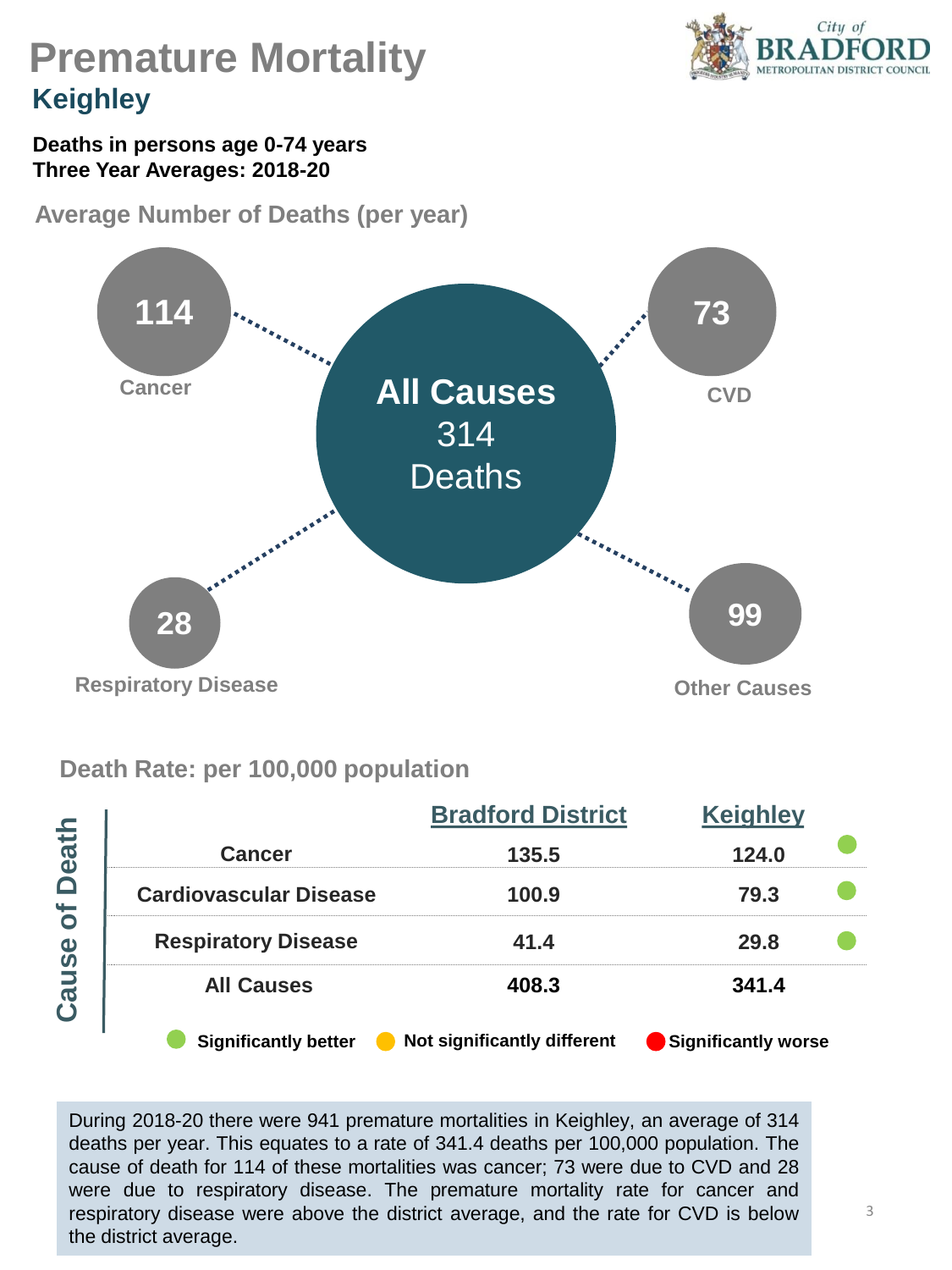



## **Keighley**

### **Proportion of children classified as overweight or obese 2017/18 to 2019/20**



In Keighley 21.1% of children in reception are classed as overweight or obese, which is similar to the district average. The ward in Keighley with the highest prevalence of excess weight in reception is Keighley East and the lowest prevalence is in Worth Valley. 34.3% of year 6 children in Keighley are classed as overweight or obese, which is lower than the district average. The highest prevalence of year 6 excess weight in Keighley is in Keighley West and the lowest is in Ilkley.